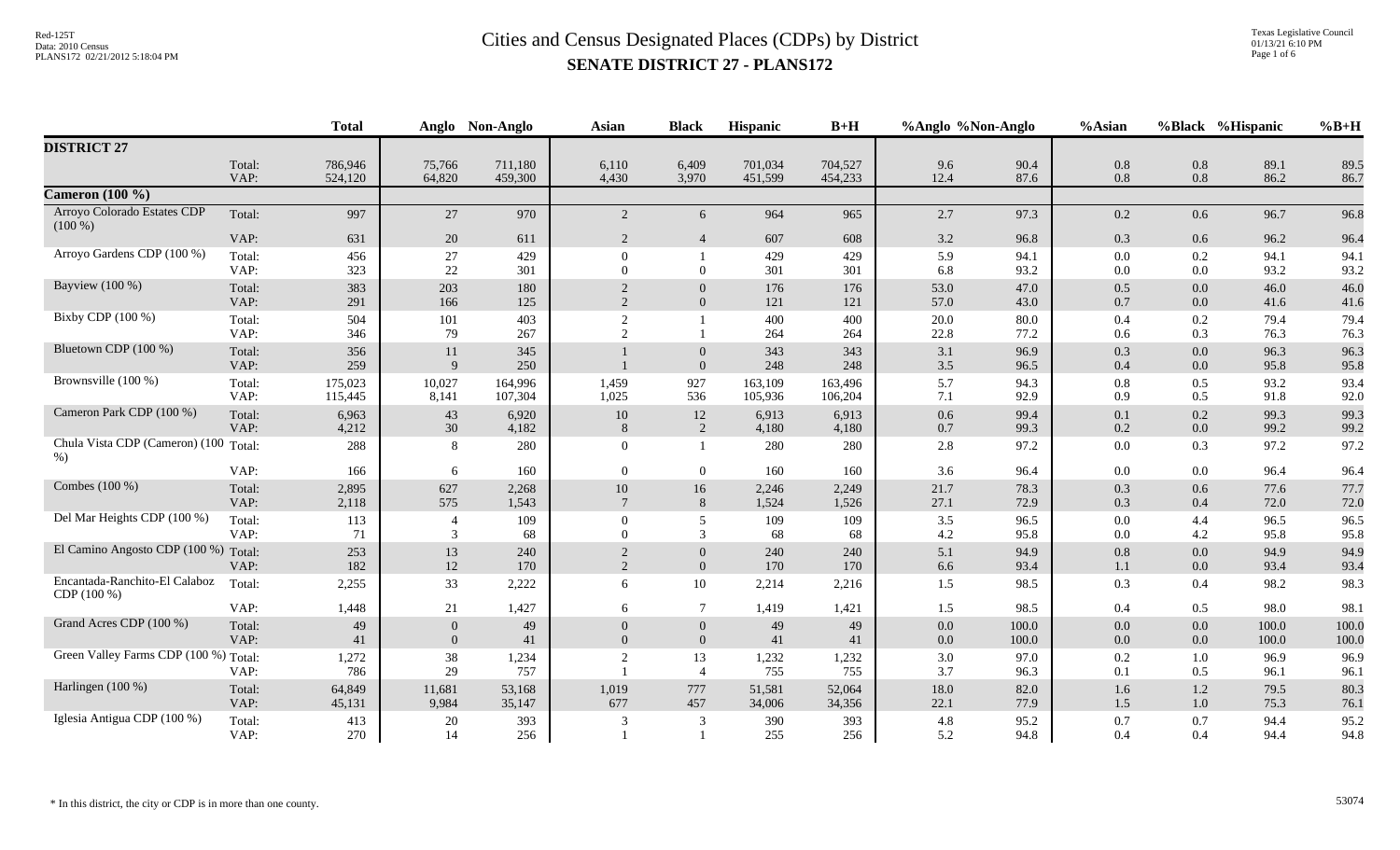|                            |                | <b>Total</b> |                       | Anglo Non-Anglo | <b>Asian</b>               | <b>Black</b>                             | <b>Hispanic</b> | $B+H$        | %Anglo %Non-Anglo |              | %Asian     |                | %Black %Hispanic | $%B+H$       |
|----------------------------|----------------|--------------|-----------------------|-----------------|----------------------------|------------------------------------------|-----------------|--------------|-------------------|--------------|------------|----------------|------------------|--------------|
| <b>DISTRICT 27</b>         |                |              |                       |                 |                            |                                          |                 |              |                   |              |            |                |                  |              |
| Cameron $(100\%)$          |                |              |                       |                 |                            |                                          |                 |              |                   |              |            |                |                  |              |
| Indian Lake (100 %)        | Total:         | 640          | 219                   | 421             | $\overline{4}$             | 3                                        | 412             | 413          | 34.2              | 65.8         | 0.6        | 0.5            | 64.4             | 64.5         |
|                            | VAP:           | 461          | 194                   | 267             | $\overline{2}$             | $\overline{0}$                           | 261             | 261          | 42.1              | 57.9         | 0.4        | 0.0            | 56.6             | 56.6         |
| Juarez CDP $(100\%)$       | Total:         | 1,017        | 30                    | 987             | 2                          | $\Omega$                                 | 985             | 985          | 2.9               | 97.1         | 0.2        | 0.0            | 96.9             | 96.9         |
|                            | VAP:           | 674          | 19                    | 655             | $\overline{2}$             | $\overline{0}$                           | 653             | 653          | 2.8               | 97.2         | 0.3        | 0.0            | 96.9             | 96.9         |
| La Feria (100 %)           | Total:         | 7,302        | 1,049                 | 6,253           | 46                         | 26                                       | 6,204           | 6,210        | 14.4              | 85.6         | 0.6        | 0.4            | 85.0             | 85.0         |
|                            | VAP:           | 5,049        | 931                   | 4,118           | 37                         | 14                                       | 4,077           | 4,080        | 18.4              | 81.6         | 0.7        | 0.3            | 80.7             | 80.8         |
| La Feria North CDP (100 %) | Total:         | 212          | 62                    | 150             | $\theta$                   | $\mathbf{0}$                             | 150             | 150          | 29.2              | 70.8         | 0.0        | $0.0\,$        | 70.8             | 70.8         |
|                            | VAP:           | 147          | 45                    | 102             | $\Omega$                   | $\theta$                                 | 102             | 102          | 30.6              | 69.4         | 0.0        | 0.0            | 69.4             | 69.4         |
| La Paloma CDP (100 %)      | Total:         | 2,903        | 41                    | 2,862           | 8                          | 15                                       | 2,852           | 2,852        | 1.4               | 98.6         | 0.3        | 0.5            | 98.2             | 98.2         |
|                            | VAP:           | 1,667        | 32                    | 1,635           | $\mathfrak{Z}$             | 9                                        | 1,631           | 1,631        | 1.9               | 98.1         | 0.2        | 0.5            | 97.8             | 97.8         |
| La Tina Ranch CDP (100 %)  | Total:<br>VAP: | 618<br>395   | $28\,$<br>$22\,$      | 590<br>373      |                            |                                          | 588<br>371      | 589<br>372   | 4.5<br>5.6        | 95.5<br>94.4 | 0.2<br>0.3 | $0.2\,$<br>0.3 | 95.1<br>93.9     | 95.3<br>94.2 |
| Lago CDP (100 %)           | Total:         | 204          | $\mathbf{0}$          | 204             | $\overline{2}$             | $\overline{0}$                           | 204             | 204          | 0.0               | 100.0        | 1.0        | 0.0            | 100.0            | 100.0        |
|                            | VAP:           | 125          | $\overline{0}$        | 125             | $\overline{2}$             | $\overline{0}$                           | 125             | 125          | 0.0               | 100.0        | 1.6        | 0.0            | 100.0            | 100.0        |
| Laguna Heights CDP (100 %) | Total:         | 3,488        | 453                   | 3,035           | 10                         | 23                                       | 3,006           | 3,011        | 13.0              | 87.0         | 0.3        | 0.7            | 86.2             | 86.3         |
|                            | VAP:           | 2,283        | 313                   | 1,970           | $\overline{4}$             | 15                                       | 1,949           | 1,954        | 13.7              | 86.3         | 0.2        | 0.7            | 85.4             | 85.6         |
| Laguna Vista (100 %)       | Total:         | 3,117        | 1,683                 | 1,434           | 28                         | 21                                       | 1,378           | 1,389        | 54.0              | 46.0         | 0.9        | $0.7\,$        | 44.2             | 44.6         |
|                            | VAP:           | 2,467        | 1,478                 | 989             | 24                         | 14                                       | 939             | 950          | 59.9              | 40.1         | 1.0        | 0.6            | 38.1             | 38.5         |
| Las Palmas II CDP (100 %)  | Total:<br>VAP: | 1,605<br>940 | 77<br>59              | 1,528<br>881    |                            | $\mathbf{Q}$<br>$\overline{\mathcal{A}}$ | 1,524<br>877    | 1,524<br>877 | 4.8<br>6.3        | 95.2<br>93.7 | 0.2<br>0.4 | 0.6<br>0.4     | 95.0<br>93.3     | 95.0<br>93.3 |
| Lasana CDP $(100\%)$       | Total:<br>VAP: | 84<br>52     | 15<br>$7\phantom{.0}$ | 69<br>45        | 3                          | $\overline{0}$<br>$\overline{0}$         | 69<br>45        | 69<br>45     | 17.9<br>13.5      | 82.1<br>86.5 | 3.6<br>1.9 | 0.0<br>0.0     | 82.1<br>86.5     | 82.1<br>86.5 |
| Laureles CDP (100 %)       | Total:         | 3,692        | 107                   | 3,585           | $\boldsymbol{2}$           | 5                                        | 3,563           | 3,568        | 2.9               | 97.1         | 0.1        | 0.1            | 96.5             | 96.6         |
|                            | VAP:           | 2,324        | 77                    | 2,247           | $\overline{2}$             | 2                                        | 2,233           | 2,235        | 3.3               | 96.7         | 0.1        | 0.1            | 96.1             | 96.2         |
| Los Fresnos $(100\%)$      | Total:         | 5,542        | 616                   | 4,926           | 17                         | 43                                       | 4,890           | 4,902        | 11.1              | 88.9         | 0.3        | $0.8\,$        | 88.2             | 88.5         |
|                            | VAP:           | 3,602        | 460                   | 3,142           | 11                         | 29                                       | 3,112           | 3,123        | 12.8              | 87.2         | 0.3        | $0.8\,$        | 86.4             | 86.7         |
| Los Indios $(100\%)$       | Total:         | 1,083        | 48                    | 1,035           | $\theta$                   | $\overline{0}$                           | 1,034           | 1,034        | 4.4               | 95.6         | 0.0        | 0.0            | 95.5             | 95.5         |
|                            | VAP:           | 720          | 40                    | 680             | $\Omega$                   | $\Omega$                                 | 679             | 679          | 5.6               | 94.4         | 0.0        | 0.0            | 94.3             | 94.3         |
| Lozano CDP $(100\%)$       | Total:         | 404          | $25\,$                | 379             | $7\phantom{.0}$            | 2                                        | 372             | 372          | 6.2               | 93.8         | 1.7        | 0.5            | 92.1             | 92.1         |
|                            | VAP:           | 284          | 23                    | 261             | 6                          | 2                                        | 255             | 255          | 8.1               | 91.9         | 2.1        | 0.7            | 89.8             | 89.8         |
| Olmito CDP (100 %)         | Total:         | 1,210        | 44                    | 1,166           | $\theta$                   | $\overline{7}$                           | 1,159           | 1,159        | 3.6               | 96.4         | 0.0        | 0.6            | 95.8             | 95.8         |
|                            | VAP:           | 819          | 34                    | 785             | $\overline{0}$             | 5                                        | 782             | 782          | 4.2               | 95.8         | $0.0\,$    | 0.6            | 95.5             | 95.5         |
| Orason CDP (100 %)         | Total:<br>VAP: | 129<br>96    | $\overline{7}$        | 122<br>89       | $\overline{0}$<br>$\Omega$ | $\overline{1}$                           | 119<br>87       | 120<br>88    | 5.4<br>7.3        | 94.6<br>92.7 | 0.0<br>0.0 | 0.8<br>$1.0\,$ | 92.2<br>90.6     | 93.0<br>91.7 |
| Palm Valley (100 %)        | Total:         | 1,304        | 957                   | 347             | 15                         | 9                                        | 307             | 316          | 73.4              | 26.6         | 1.2        | 0.7            | 23.5             | 24.2         |
|                            | VAP:           | 1,105        | 854                   | 251             | 12                         | $\overline{7}$                           | 219             | 226          | 77.3              | 22.7         | 1.1        | 0.6            | 19.8             | 20.5         |
| Port Isabel (100 %)        | Total:         | 5,006        | 1,113                 | 3,893           | 32                         | $32\,$                                   | 3,830           | 3,838        | 22.2              | 77.8         | 0.6        | 0.6            | 76.5             | 76.7         |
|                            | VAP:           | 3,575        | 1,003                 | 2,572           | 28                         | 22                                       | 2,521           | 2,526        | 28.1              | 71.9         | 0.8        | 0.6            | 70.5             | 70.7         |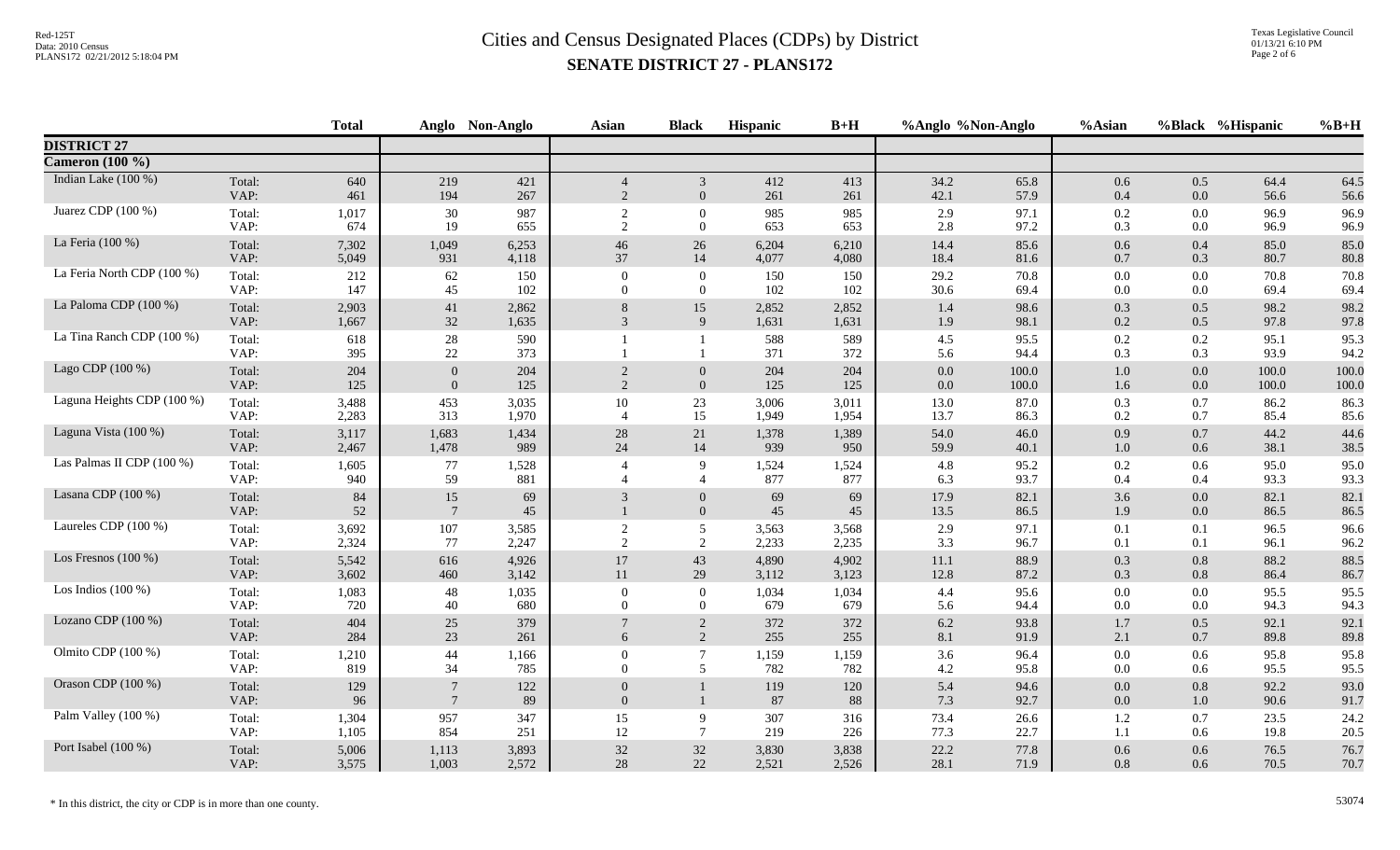|                            |                | <b>Total</b>   |                     | Anglo Non-Anglo | <b>Asian</b>         | <b>Black</b>                     | Hispanic       | $B+H$          | %Anglo %Non-Anglo |              | %Asian     |            | %Black %Hispanic | $%B+H$       |
|----------------------------|----------------|----------------|---------------------|-----------------|----------------------|----------------------------------|----------------|----------------|-------------------|--------------|------------|------------|------------------|--------------|
| <b>DISTRICT 27</b>         |                |                |                     |                 |                      |                                  |                |                |                   |              |            |            |                  |              |
| Cameron (100 %)            |                |                |                     |                 |                      |                                  |                |                |                   |              |            |            |                  |              |
| Primera $(100\%)$          | Total:         | 4,070          | 421                 | 3,649           | 19                   | 36                               | 3,612          | 3,637          | 10.3              | 89.7         | 0.5        | 0.9        | 88.7             | 89.4         |
|                            | VAP:           | 2,731          | 311                 | 2,420           | 15                   | 18                               | 2,399          | 2,411          | 11.4              | 88.6         | 0.5        | 0.7        | 87.8             | 88.3         |
| Rancho Viejo (100 %)       | Total:         | 2,437          | 730                 | 1,707           | 102                  | $22\,$                           | 1,577          | 1,598          | 30.0              | 70.0         | 4.2        | 0.9        | 64.7             | 65.6         |
|                            | VAP:           | 1,846          | 618                 | 1,228           | 64                   | 17                               | 1,142          | 1,159          | 33.5              | 66.5         | 3.5        | 0.9        | 61.9             | 62.8         |
| Rangerville (100 %)        | Total:         | 289            | 37                  | 252             | $\overline{4}$       | $\mathbf{1}$                     | 248            | 248            | 12.8              | 87.2         | 1.4        | 0.3        | 85.8             | 85.8         |
|                            | VAP:           | 199            | 36                  | 163             | 3                    | $\Omega$                         | 160            | 160            | 18.1              | 81.9         | 1.5        | 0.0        | 80.4             | 80.4         |
| Ratamosa CDP (100 %)       | Total:<br>VAP: | 254<br>182     | 67<br>59            | 187<br>123      |                      | $\overline{0}$<br>$\overline{0}$ | 186<br>122     | 186<br>122     | 26.4<br>32.4      | 73.6<br>67.6 | 0.4<br>0.5 | 0.0<br>0.0 | 73.2<br>67.0     | 73.2<br>67.0 |
| Reid Hope King CDP (100 %) | Total:<br>VAP: | 786<br>519     | 15<br>11            | 771<br>508      | $\Omega$<br>$\Omega$ | 3                                | 768<br>507     | 771<br>508     | 1.9<br>2.1        | 98.1<br>97.9 | 0.0<br>0.0 | 0.4<br>0.2 | 97.7<br>97.7     | 98.1<br>97.9 |
| Rio Hondo (100 %)          | Total:         | 2,356          | 353                 | 2,003           | 5                    | 13                               | 1,990          | 1,996          | 15.0              | 85.0         | 0.2        | 0.6        | 84.5             | 84.7         |
|                            | VAP:           | 1,634          | 298                 | 1,336           | 3                    | 6                                | 1,326          | 1,329          | 18.2              | 81.8         | 0.2        | 0.4        | 81.2             | 81.3         |
| San Benito (100 %)         | Total:         | 24,250         | 2,082               | 22,168          | 94                   | 149                              | 21,995         | 22,046         | 8.6               | 91.4         | $0.4\,$    | 0.6        | 90.7             | 90.9         |
|                            | VAP:           | 16,204         | 1,801               | 14,403          | 64                   | 77                               | 14,278         | 14,309         | 11.1              | 88.9         | 0.4        | 0.5        | 88.1             | 88.3         |
| San Pedro CDP (100 %)      | Total:<br>VAP: | 530<br>379     | 2                   | 523<br>377      |                      | 2<br>$\mathbf{0}$                | 520<br>376     | 522<br>376     | 1.3<br>0.5        | 98.7<br>99.5 | 0.2<br>0.3 | 0.4<br>0.0 | 98.1<br>99.2     | 98.5<br>99.2 |
| Santa Maria CDP (100 %)    | Total:<br>VAP: | 733<br>467     | $\overline{c}$<br>2 | 731<br>465      |                      |                                  | 729<br>463     | 730<br>464     | 0.3<br>0.4        | 99.7<br>99.6 | 0.1<br>0.2 | 0.1<br>0.2 | 99.5<br>99.1     | 99.6<br>99.4 |
| Santa Rosa (100 %)         | Total:<br>VAP: | 2,873<br>1,923 | $72\,$<br>54        | 2,801<br>1,869  |                      | 10<br>3                          | 2,787<br>1,859 | 2,788<br>1,860 | 2.5<br>2.8        | 97.5<br>97.2 | 0.0<br>0.1 | 0.3<br>0.2 | 97.0<br>96.7     | 97.0<br>96.7 |
| Solis CDP $(100\%)$        | Total:         | 512            | 77                  | 435             | $\Omega$             | $\Omega$                         | 430            | 430            | 15.0              | 85.0         | $0.0\,$    | 0.0        | 84.0             | 84.0         |
|                            | VAP:           | 352            | 60                  | 292             | $\Omega$             | $\Omega$                         | 290            | 290            | 17.0              | 83.0         | 0.0        | 0.0        | 82.4             | 82.4         |
| South Padre Island (100 %) | Total:         | 2,816          | 1,893               | 923             | 52                   | 40                               | 828            | 862            | 67.2              | 32.8         | 1.8        | 1.4        | 29.4             | 30.6         |
|                            | VAP:           | 2,429          | 1,717               | 712             | 41                   | 30                               | 635            | 661            | 70.7              | 29.3         | 1.7        | 1.2        | 26.1             | 27.2         |
| South Point CDP (100 %)    | Total:<br>VAP: | 1,376<br>861   | 30<br>18            | 1,346<br>843    | $\overline{4}$<br>3  | 2                                | 1,341<br>841   | 1,341<br>841   | $2.2\,$<br>2.1    | 97.8<br>97.9 | 0.3<br>0.3 | 0.5<br>0.2 | 97.5<br>97.7     | 97.5<br>97.7 |
| Tierra Bonita CDP (100 %)  | Total:         | 141            | 6                   | 135             | $\theta$             | 6                                | 135            | 135            | 4.3               | 95.7         | 0.0        | 4.3        | 95.7             | 95.7         |
|                            | VAP:           | 87             | $5\overline{)}$     | 82              | $\overline{0}$       | 3                                | 82             | 82             | 5.7               | 94.3         | 0.0        | 3.4        | 94.3             | 94.3         |
| Villa del Sol CDP (100 %)  | Total:         | 175            | $\tau$              | 168             | 2                    | $\Omega$                         | 167            | 167            | 4.0               | 96.0         | 1.1        | 0.0        | 95.4             | 95.4         |
|                            | VAP:           | 120            | 6                   | 114             | 2                    | $\Omega$                         | 113            | 113            | 5.0               | 95.0         | 1.7        | 0.0        | 94.2             | 94.2         |
| Villa Pancho CDP (100 %)   | Total:         | 788            | 28                  | 760             | $\overline{0}$       | 14                               | 759            | 759            | 3.6               | 96.4         | $0.0\,$    | 1.8        | 96.3             | 96.3         |
|                            | VAP:           | 527            | 23                  | 504             | $\overline{0}$       | 9                                | 503            | 503            | 4.4               | 95.6         | $0.0\,$    | 1.7        | 95.4             | 95.4         |
| Yznaga CDP (100 %)         | Total:         | 91             | $\overline{4}$      | 87              | $\Omega$             | $\overline{0}$                   | 87             | 87             | 4.4               | 95.6         | 0.0        | 0.0        | 95.6             | 95.6         |
|                            | VAP:           | 68             | $\overline{4}$      | 64              | $\Omega$             | $\overline{0}$                   | 64             | 64             | 5.9               | 94.1         | 0.0        | $0.0\,$    | 94.1             | 94.1         |
| Rest of County             | Total:         | 65,114         | 8,159               | 56,955          | 366                  | 489                              | 56,267         | 56,553         | 12.5              | 87.5         | 0.6        | 0.8        | 86.4             | 86.9         |
|                            | VAP:           | 42,988         | 7,046               | 35,942          | 284                  | 314                              | 35,382         | 35,603         | 16.4              | 83.6         | 0.7        | 0.7        | 82.3             | 82.8         |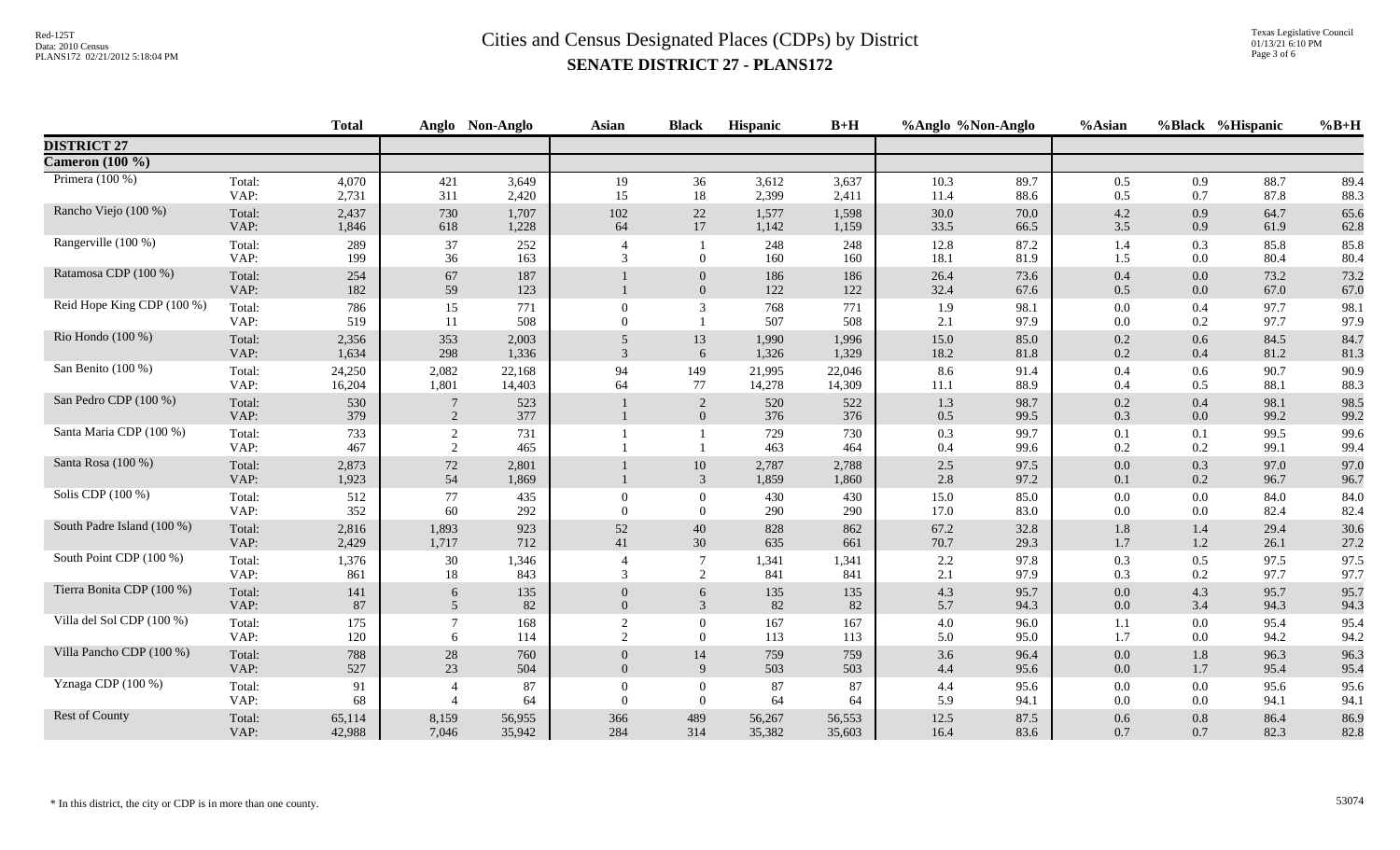|                          |                | <b>Total</b>   |                | Anglo Non-Anglo | <b>Asian</b>               | <b>Black</b>     | Hispanic       | $B+H$          | %Anglo %Non-Anglo |              | %Asian         |                | %Black %Hispanic | $%B+H$       |
|--------------------------|----------------|----------------|----------------|-----------------|----------------------------|------------------|----------------|----------------|-------------------|--------------|----------------|----------------|------------------|--------------|
| <b>DISTRICT 27</b>       |                |                |                |                 |                            |                  |                |                |                   |              |                |                |                  |              |
| Hidalgo (42 %)           |                |                |                |                 |                            |                  |                |                |                   |              |                |                |                  |              |
| Alamo (100 %)            | Total:         | 18,353         | 2,722          | 15,631          | 39                         | 88               | 15,528         | 15,564         | 14.8              | 85.2         | 0.2            | 0.5            | 84.6             | 84.8         |
|                          | VAP:           | 12,533         | 2,605          | 9,928           | 23                         | 46               | 9,855          | 9,876          | 20.8              | 79.2         | 0.2            | 0.4            | 78.6             | 78.8         |
| Donna (100 %)            | Total:         | 15,798         | 1,152          | 14,646          | 43                         | 80               | 14,578         | 14,599         | 7.3               | 92.7         | 0.3            | 0.5            | 92.3             | 92.4         |
|                          | VAP:           | 10,402         | 1,054          | 9,348           | 29                         | 41               | 9,302          | 9,318          | 10.1              | 89.9         | 0.3            | 0.4            | 89.4             | 89.6         |
| Edcouch (100 %)          | Total:         | 3,161          | 67             | 3,094           | $\mathbf{0}$               | 13               | 3,091          | 3,094          | 2.1               | 97.9         | 0.0            | 0.4            | 97.8             | 97.9         |
|                          | VAP:           | 2,084          | 43             | 2,041           | $\Omega$                   | 10               | 2,038          | 2,041          | 2.1               | 97.9         | 0.0            | 0.5            | 97.8             | 97.9         |
| Elsa (100 %)             | Total:         | 5,660          | 112            | 5,548           | 12                         | 52               | 5,535          | 5,543          | 2.0               | 98.0         | 0.2            | 0.9            | 97.8             | 97.9         |
|                          | VAP:           | 3,839          | 82             | 3,757           | 6                          | $27\,$           | 3,749          | 3,752          | 2.1               | 97.9         | 0.2            | $0.7\,$        | 97.7             | 97.7         |
| Heidelberg CDP (100 %)   | Total:<br>VAP: | 1,725<br>1,099 | 50<br>38       | 1,675<br>1,061  |                            | 12<br>6          | 1,669<br>1,057 | 1,670<br>1,058 | 2.9<br>3.5        | 97.1<br>96.5 | 0.1<br>0.1     | 0.7<br>0.5     | 96.8<br>96.2     | 96.8<br>96.3 |
| Indian Hills CDP (100 %) | Total:         | 2,591          | 78             | 2,513           | $\overline{2}$             | 14               | 2,502          | 2,509          | 3.0               | 97.0         | 0.1            | 0.5            | 96.6             | 96.8         |
|                          | VAP:           | 1,456          | 66             | 1,390           | $\overline{0}$             | $\overline{4}$   | 1,386          | 1,388          | 4.5               | 95.5         | 0.0            | 0.3            | 95.2             | 95.3         |
| La Blanca CDP (100 %)    | Total:<br>VAP: | 2,488<br>1,606 | 113<br>97      | 2,375<br>1,509  | $\overline{0}$<br>$\Omega$ | $\overline{4}$   | 2,374<br>1,508 | 2,375<br>1,509 | 4.5<br>6.0        | 95.5<br>94.0 | 0.0<br>0.0     | 0.2<br>0.1     | 95.4<br>93.9     | 95.5<br>94.0 |
| La Villa (100 %)         | Total:<br>VAP: | 1,957<br>1,596 | 45<br>36       | 1,912<br>1,560  | 3                          | 20<br>14         | 1,897<br>1,550 | 1,909<br>1,557 | 2.3<br>2.3        | 97.7<br>97.7 | 0.2<br>0.2     | $1.0\,$<br>0.9 | 96.9<br>97.1     | 97.5<br>97.6 |
| Laguna Seca CDP (100 %)  | Total:         | 266            | 3              | 263             | $\overline{0}$             | $\boldsymbol{0}$ | 263            | 263            | 1.1               | 98.9         | $0.0\,$        | $0.0\,$        | 98.9             | 98.9         |
|                          | VAP:           | 168            | 3              | 165             | $\Omega$                   | $\overline{0}$   | 165            | 165            | 1.8               | 98.2         | 0.0            | $0.0\,$        | 98.2             | 98.2         |
| Llano Grande CDP (100 %) | Total:<br>VAP: | 3,008<br>2,172 | 510<br>459     | 2,498<br>1,713  | $\mathfrak{Z}$             | 17<br>8          | 2,487<br>1,706 | 2,491<br>1,707 | 17.0<br>21.1      | 83.0<br>78.9 | 0.1<br>0.1     | 0.6<br>0.4     | 82.7<br>78.5     | 82.8<br>78.6 |
| Lopezville CDP (46 %)    | Total:<br>VAP: | 2,000<br>1,252 | 12<br>8        | 1,988<br>1,244  | 10<br>5                    | 6                | 1,978<br>1,239 | 1,979<br>1,240 | 0.6<br>0.6        | 99.4<br>99.4 | 0.5<br>0.4     | 0.3<br>0.1     | 98.9<br>99.0     | 99.0<br>99.0 |
| McAllen $(10\%)$         | Total:         | 13,578         | 1,961          | 11,617          | 403                        | 133              | 11,132         | 11,211         | 14.4              | 85.6         | 3.0            | $1.0\,$        | 82.0             | 82.6         |
|                          | VAP:           | 10,126         | 1,768          | 8,358           | 315                        | 96               | 7,970          | 8,035          | 17.5              | 82.5         | 3.1            | 0.9            | 78.7             | 79.4         |
| Mercedes (100 %)         | Total:         | 15,570         | 1,205          | 14,365          | 28                         | 78               | 14,302         | 14,323         | 7.7               | 92.3         | 0.2            | 0.5            | 91.9             | 92.0         |
|                          | VAP:           | 10,145         | 1,031          | 9,114           | 18                         | 35               | 9,072          | 9,080          | 10.2              | 89.8         | 0.2            | 0.3            | 89.4             | 89.5         |
| Midway North CDP (100 %) | Total:         | 4,752          | 54             | 4,698           | $\overline{4}$             | 39               | 4,684          | 4,693          | 1.1               | 98.9         | 0.1            | 0.8            | 98.6             | 98.8         |
|                          | VAP:           | 2,963          | 48             | 2,915           | 2                          | 13               | 2,915          | 2,915          | 1.6               | 98.4         | 0.1            | 0.4            | 98.4             | 98.4         |
| Midway South CDP (100 %) | Total:<br>VAP: | 2,239<br>1,389 | 124<br>72      | 2,115<br>1,317  | $\overline{\mathcal{A}}$   | 18<br>10         | 2,113<br>1,315 | 2,114<br>1,316 | 5.5<br>5.2        | 94.5<br>94.8 | 0.3<br>0.3     | $0.8\,$<br>0.7 | 94.4<br>94.7     | 94.4<br>94.7 |
| Mila Doce CDP (100 %)    | Total:         | 6,222          | 67             | 6,155           | $\overline{2}$             | 21               | 6,153          | 6,153          | 1.1               | 98.9         | 0.0            | 0.3            | 98.9             | 98.9         |
|                          | VAP:           | 3,737          | 45             | 3,692           | $\overline{0}$             | 11               | 3,691          | 3,691          | 1.2               | 98.8         | 0.0            | 0.3            | 98.8             | 98.8         |
| Monte Alto CDP (100 %)   | Total:<br>VAP: | 1,924<br>1,178 | 92<br>61       | 1,832<br>1,117  | $\overline{0}$<br>$\Omega$ | $\overline{4}$   | 1,822<br>1,114 | 1,825<br>1,114 | 4.8<br>5.2        | 95.2<br>94.8 | $0.0\,$<br>0.0 | 0.2<br>0.1     | 94.7<br>94.6     | 94.9<br>94.6 |
| Muniz CDP (100 %)        | Total:         | 1,370          | $\mathfrak{Z}$ | 1,367           | $\overline{0}$             | $\theta$         | 1,367          | 1,367          | 0.2               | 99.8         | 0.0            | $0.0\,$        | 99.8             | 99.8         |
|                          | VAP:           | 789            | 3              | 786             | $\Omega$                   | $\overline{0}$   | 786            | 786            | 0.4               | 99.6         | 0.0            | $0.0\,$        | 99.6             | 99.6         |
| Murillo CDP (44 %)       | Total:         | 3,205          | 82             | 3,123           | 24                         | $\overline{7}$   | 3,093          | 3,100          | 2.6               | 97.4         | 0.7            | 0.2            | 96.5             | 96.7         |
|                          | VAP:           | 1,965          | 53             | 1,912           | 14                         | 5                | 1,894          | 1,899          | 2.7               | 97.3         | 0.7            | 0.3            | 96.4             | 96.6         |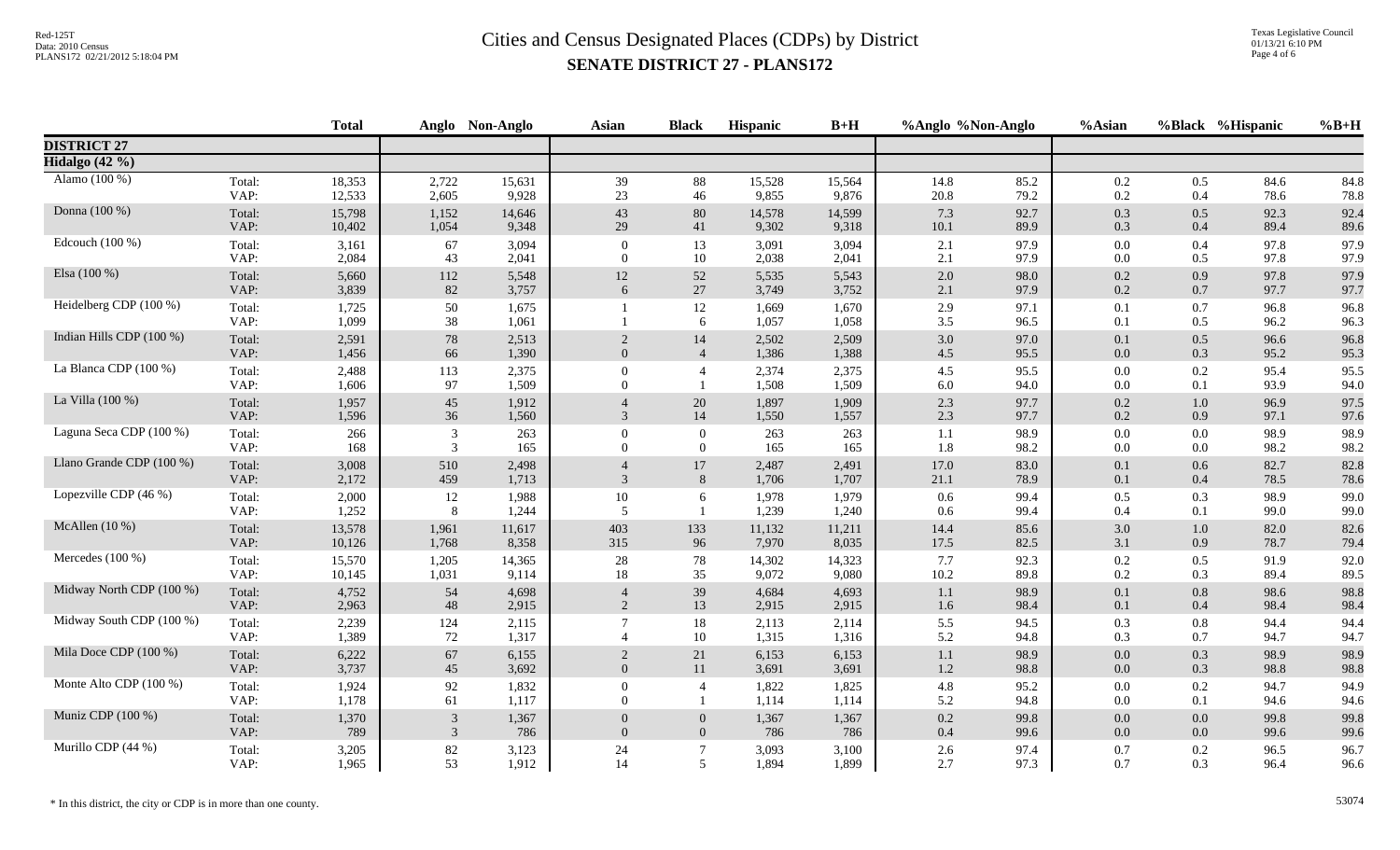|                         |                | <b>Total</b>   |                | Anglo Non-Anglo | <b>Asian</b>        | <b>Black</b>        | <b>Hispanic</b> | $B+H$          | %Anglo %Non-Anglo |              | %Asian         |                | %Black %Hispanic | $%B+H$       |
|-------------------------|----------------|----------------|----------------|-----------------|---------------------|---------------------|-----------------|----------------|-------------------|--------------|----------------|----------------|------------------|--------------|
| <b>DISTRICT 27</b>      |                |                |                |                 |                     |                     |                 |                |                   |              |                |                |                  |              |
| Hidalgo $(42 \%)$       |                |                |                |                 |                     |                     |                 |                |                   |              |                |                |                  |              |
| North Alamo CDP (100 %) | Total:<br>VAP: | 3,235<br>1,920 | 222<br>188     | 3,013<br>1,732  |                     | 6<br>$\overline{2}$ | 3,010<br>1,729  | 3,012<br>1,731 | 6.9<br>9.8        | 93.1<br>90.2 | $0.0\,$<br>0.1 | 0.2<br>0.1     | 93.0<br>90.1     | 93.1<br>90.2 |
| Olivarez CDP (100 %)    | Total:         | 3,827          | 68             | 3,759           | 8                   | 6                   | 3,746           | 3,750          | 1.8               | 98.2         | 0.2            | 0.2            | 97.9             | 98.0         |
|                         | VAP:           | 2,296          | 47             | 2,249           | 6                   | $\overline{4}$      | 2,239           | 2,242          | 2.0               | 98.0         | 0.3            | 0.2            | 97.5             | 97.6         |
| Pharr (79 %)            | Total:         | 55,332         | 4,093          | 51,239          | 430                 | 404                 | 50,640          | 50,790         | 7.4               | 92.6         | 0.8            | $0.7\,$        | 91.5             | 91.8         |
|                         | VAP:           | 36,732         | 3,727          | 33,005          | 320                 | 209                 | 32,563          | 32,660         | 10.1              | 89.9         | 0.9            | 0.6            | 88.7             | 88.9         |
| Progreso $(100\%)$      | Total:         | 5,507          | 84             | 5,423           | 5                   | 21                  | 5,417           | 5,418          | 1.5               | 98.5         | 0.1            | 0.4            | 98.4             | 98.4         |
|                         | VAP:           | 3,496          | 60             | 3,436           | $\Delta$            | 14                  | 3,433           | 3,434          | 1.7               | 98.3         | 0.1            | 0.4            | 98.2             | 98.2         |
| Progreso Lakes (100 %)  | Total:<br>VAP: | 240<br>186     | 85<br>68       | 155<br>118      | $\Omega$            | 2<br>2              | 153<br>116      | 155<br>118     | 35.4<br>36.6      | 64.6<br>63.4 | $0.0\,$<br>0.0 | $0.8\,$<br>1.1 | 63.8<br>62.4     | 64.6<br>63.4 |
| Relampago CDP (100 %)   | Total:         | 132            | 7              | 125             | $\Omega$            | $\mathbf{0}$        | 125             | 125            | 5.3               | 94.7         | $0.0\,$        | $0.0\,$        | 94.7             | 94.7         |
|                         | VAP:           | 87             | $\overline{A}$ | 83              | $\Omega$            | $\Omega$            | 83              | 83             | 4.6               | 95.4         | 0.0            | $0.0\,$        | 95.4             | 95.4         |
| San Carlos CDP (100 %)  | Total:         | 3,130          | 46             | 3,084           | $\overline{0}$      | $\boldsymbol{0}$    | 3,082           | 3,082          | 1.5               | 98.5         | $0.0\,$        | 0.0            | 98.5             | 98.5         |
|                         | VAP:           | 1,926          | 40             | 1,886           | $\overline{0}$      | $\overline{0}$      | 1,885           | 1,885          | 2.1               | 97.9         | 0.0            | $0.0\,$        | 97.9             | 97.9         |
| San Juan (100 %)        | Total:         | 33,856         | 1,012          | 32,844          | 91                  | 145                 | 32,734          | 32,768         | 3.0               | 97.0         | 0.3            | 0.4            | 96.7             | 96.8         |
|                         | VAP:           | 21,959         | 834            | 21,125          | 63                  | 74                  | 21,048          | 21,071         | 3.8               | 96.2         | 0.3            | 0.3            | 95.9             | 96.0         |
| Scissors CDP (100 %)    | Total:         | 3,186          | 78             | 3,108           | 3                   | 6                   | 3,107           | 3,108          | 2.4               | 97.6         | 0.1            | 0.2            | 97.5             | 97.6         |
|                         | VAP:           | 1,917          | 38             | 1,879           | $\Omega$            | 2                   | 1,878           | 1,879          | 2.0               | 98.0         | 0.0            | 0.1            | 98.0             | 98.0         |
| South Alamo CDP (100 %) | Total:<br>VAP: | 3,361<br>2,068 | 32<br>21       | 3,329<br>2,047  |                     |                     | 3,328<br>2,046  | 3,328<br>2,046 | 1.0<br>1.0        | 99.0<br>99.0 | 0.1<br>0.0     | $0.0\,$<br>0.0 | 99.0<br>98.9     | 99.0<br>98.9 |
| Villa Verde CDP (100 %) | Total:<br>VAP: | 874<br>582     | 31<br>26       | 843<br>556      | 6<br>$\overline{4}$ | 5                   | 832<br>548      | 837<br>552     | 3.5<br>4.5        | 96.5<br>95.5 | 0.7<br>0.7     | 0.8<br>0.9     | 95.2<br>94.2     | 95.8<br>94.8 |
| Weslaco $(100\%)$       | Total:         | 35,670         | 4,750          | 30,920          | 462                 | 271                 | 30,312          | 30,424         | 13.3              | 86.7         | 1.3            | $0.8\,$        | 85.0             | 85.3         |
|                         | VAP:           | 24,481         | 4,288          | 20,193          | 320                 | 148                 | 19,764          | 19,838         | 17.5              | 82.5         | 1.3            | 0.6            | 80.7             | 81.0         |
| Rest of County          | Total:         | 71,898         | 3,579          | 68,319          | 131                 | 244                 | 68,122          | 68,176         | 5.0               | 95.0         | 0.2            | 0.3            | 94.7             | 94.8         |
|                         | VAP:           | 43,422         | 2,952          | 40,470          | 80                  | 117                 | 40,337          | 40,371         | 6.8               | 93.2         | 0.2            | 0.3            | 92.9             | 93.0         |
| <b>Kenedy</b> (100 %)   |                |                |                |                 |                     |                     |                 |                |                   |              |                |                |                  |              |
| Sarita CDP (100 %)      | Total:         | 238            | 40             | 198             | $\overline{0}$      | 6                   | 188             | 190            | 16.8              | 83.2         | 0.0            | 2.5            | 79.0             | 79.8         |
|                         | VAP:           | 177            | 31             | 146             | $\Omega$            | $\overline{4}$      | 142             | 143            | 17.5              | 82.5         | 0.0            | 2.3            | 80.2             | 80.8         |
| Rest of County          | Total:<br>VAP: | 178<br>137     | 46<br>37       | 132<br>100      |                     | 2<br>$\Omega$       | 131<br>99       | 131<br>99      | 25.8<br>27.0      | 74.2<br>73.0 | 0.6<br>0.7     | 1.1<br>0.0     | 73.6<br>72.3     | 73.6<br>72.3 |
| Kleberg $(100\%)$       |                |                |                |                 |                     |                     |                 |                |                   |              |                |                |                  |              |
| Corpus Christi (0 %)    | Total:         | $\mathbf{0}$   | $\overline{0}$ | $\overline{0}$  | $\overline{0}$      | $\overline{0}$      | $\mathbf{0}$    | $\bf{0}$       | 0.0               | $0.0\,$      | $0.0\,$        | $0.0\,$        | $0.0\,$          | 0.0          |
|                         | VAP:           | $\overline{0}$ | $\Omega$       | $\overline{0}$  | $\Omega$            | $\mathbf{0}$        | $\overline{0}$  | $\overline{0}$ | 0.0               | 0.0          | 0.0            | $0.0\,$        | 0.0              | 0.0          |
| Kingsville $(100\%)$    | Total:         | 26,213         | 5,522          | 20,691          | 798                 | 1,316               | 18,726          | 19,834         | 21.1              | 78.9         | 3.0            | 5.0            | 71.4             | 75.7         |
|                         | VAP:           | 19,716         | 4,675          | 15,041          | 668                 | 955                 | 13,424          | 14,300         | 23.7              | 76.3         | 3.4            | 4.8            | 68.1             | 72.5         |